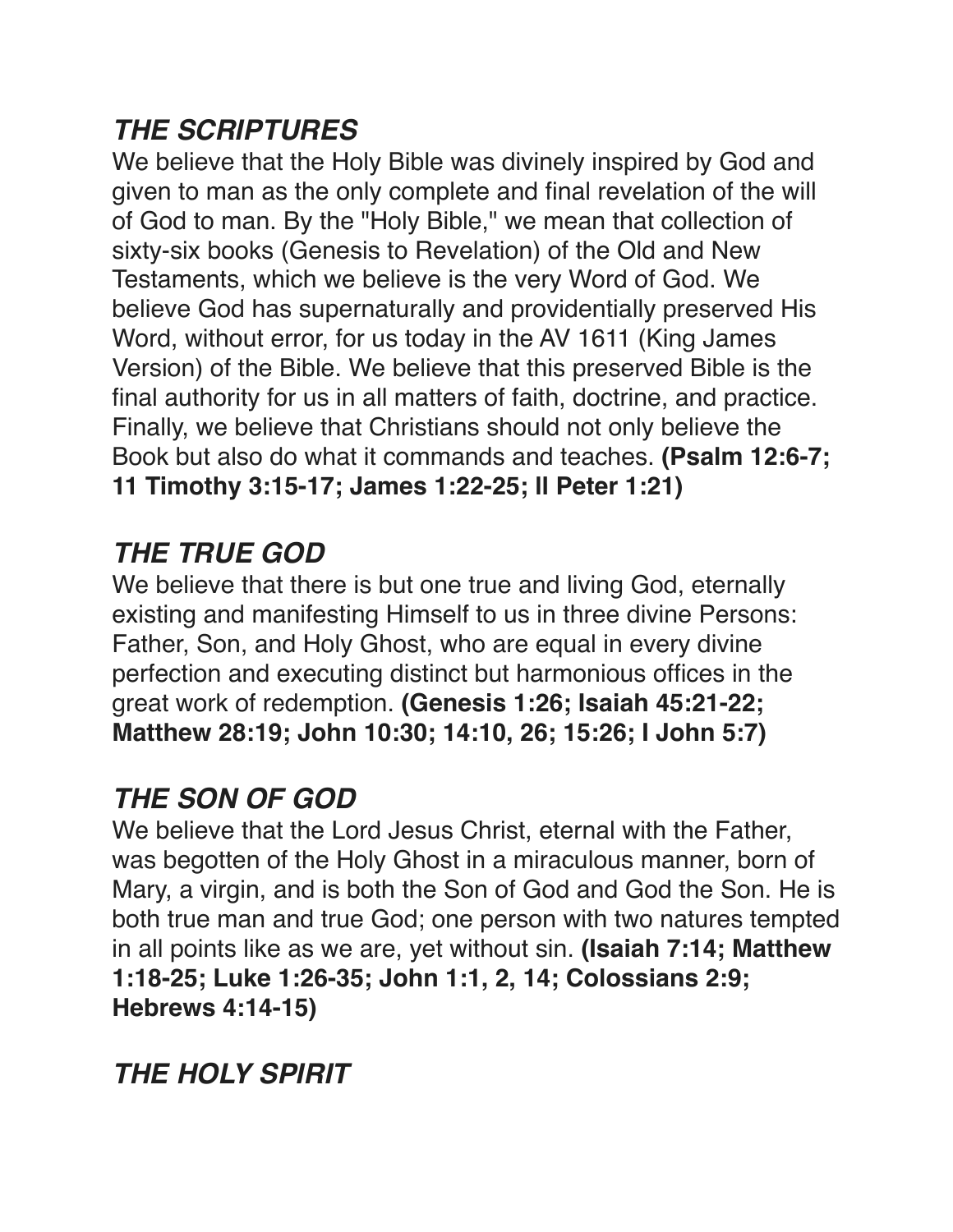We believe that the Holy Spirit convicts of sin, converts the repentant sinner and places him into Christ, seals the believer, interprets the Scripture, and endues God's children with power to be bold witnesses. **(John 16:8-11; John 3:5-6; Acts 1:8; 1 Corinthians 2:10-14; 12:13; Ephesians 1:13-14)**

# *SATAN*

We believe that Satan was once holy and enjoyed heavenly honors, but through pride and ambition to be as the Almighty, he fell and drew after him a host of angels. He is now the malignant prince of the power of the air and the unholy god of this world. We hold him to be man's great tempter, the enemy of God and Jesus Christ, the accuser of the brethren, and the author of all false religions. He is destined, however, to final defeat at the hands of God's Son and the judgment of an eternal justice in the lake of fire, a place prepared for him and for his angels, as well as all of the unbelievers of the ages. **(Isaiah 14:12-15; Ezekiel 28:12-17; John 8:44; II Corinthians 4:4; I Peter 5:8-9; Revelation 12:9-10; 20:10)**

# *CREATION*

We believe in the Genesis account of creation and that it is to be accepted literally, not allegorically or figuratively, that man was created directly in God's own image and after His own likeness, that man's creation was not a matter of evolution or evolutionary changes of species or development through interminable periods of time from lower to higher forms, that all animal and vegetable life was made directly, and God established that they should bring forth only "after their kind." We reject any form of theistic or atheistic evolution. **(Genesis 1:1; Exodus 20:11; John 1:3; Romans 1:20; Revelation 10:6)**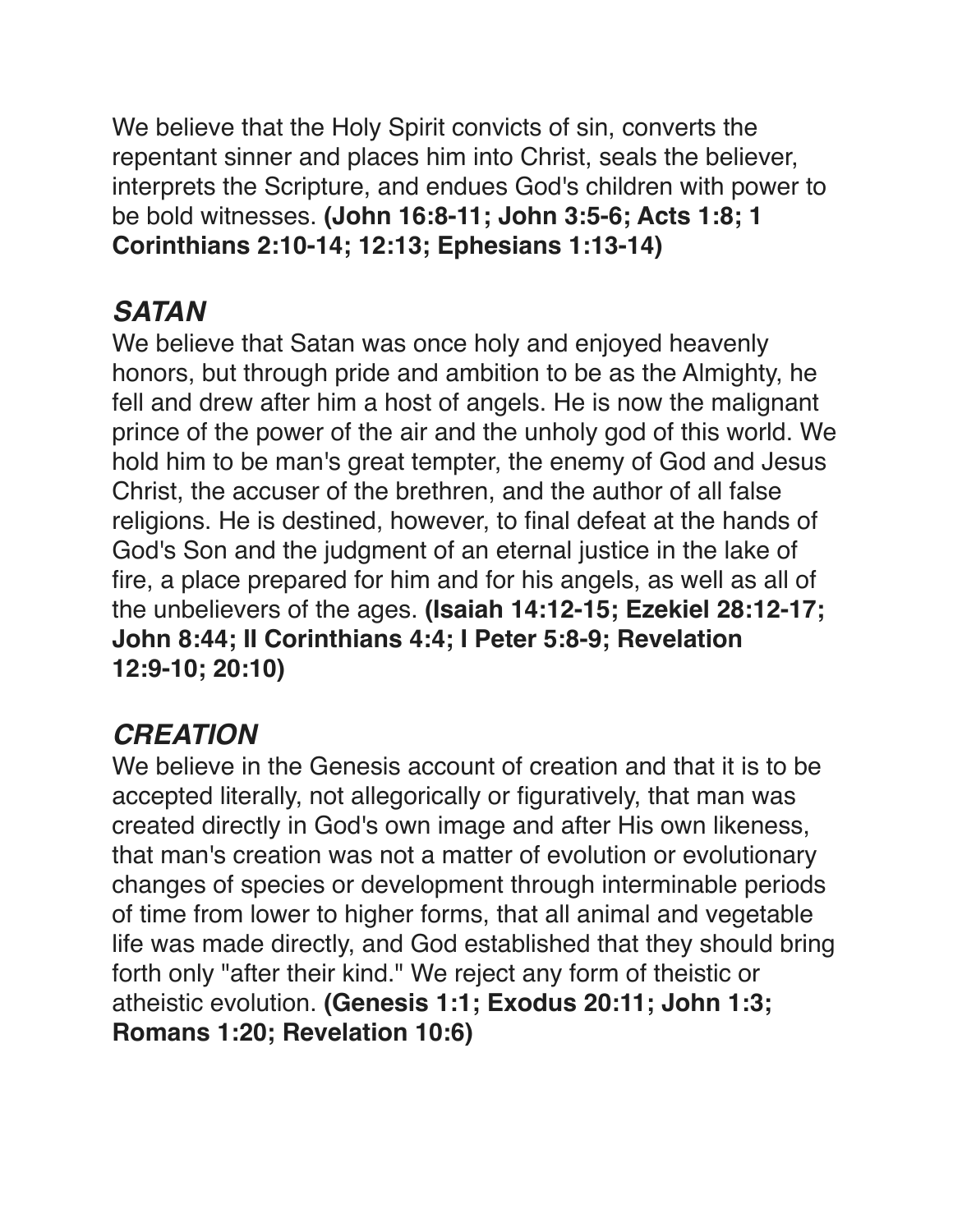#### *SIN*

We believe that man was created in the image and likeness of God, but that in Adam's sin, the human race fell, inherited a sinful nature, and became alienated from God; therefore, all men are sinners by birth and by choice and are of themselves utterly unable to remedy their lost condition. **(Genesis 1:26-27; Romans 3:22-23; 5:12; 6:23; Ephesians 2:l-3; 4:17-19)**

### *SALVATION*

We believe that salvation is the gift of God brought to man by grace. It is received by repentance toward God and by personal faith in the Lord Jesus Christ who shed His precious blood on Calvary for the forgiveness of our sins. We believe that in order to be saved, sinners must be born again, and the new birth is instantaneous and not a process. **(John 1:12; Acts 20:21; Romans 10:9-13; Ephesians 1:7; 2:8-10; I Peter 1:18-19)**

### *ETERNAL SECURITY*

We believe that all the redeemed, once saved, are kept by God's power and are secure in Christ forever. However, we believe that God's Word clearly forbids the use of Christian liberty as an occasion to the flesh. **(John 10:27-29; Romans 8:34-39; Galatians 5:13; Ephesians 4:30; 1 John 5:13)**

# *HEAVEN AND HELL*

We believe that the souls of those who have trusted in the Lord Jesus Christ for salvation do, at death, immediately pass into His presence and there remain in conscious bliss until the resurrection of the body at the Rapture, when soul and body reunited shall be present forever with the Lord. We believe that the souls of unbelievers remain after death in conscious misery in hell until the Great White Throne Judgment at the close of the millennium. Then soul and body reunited shall be cast into the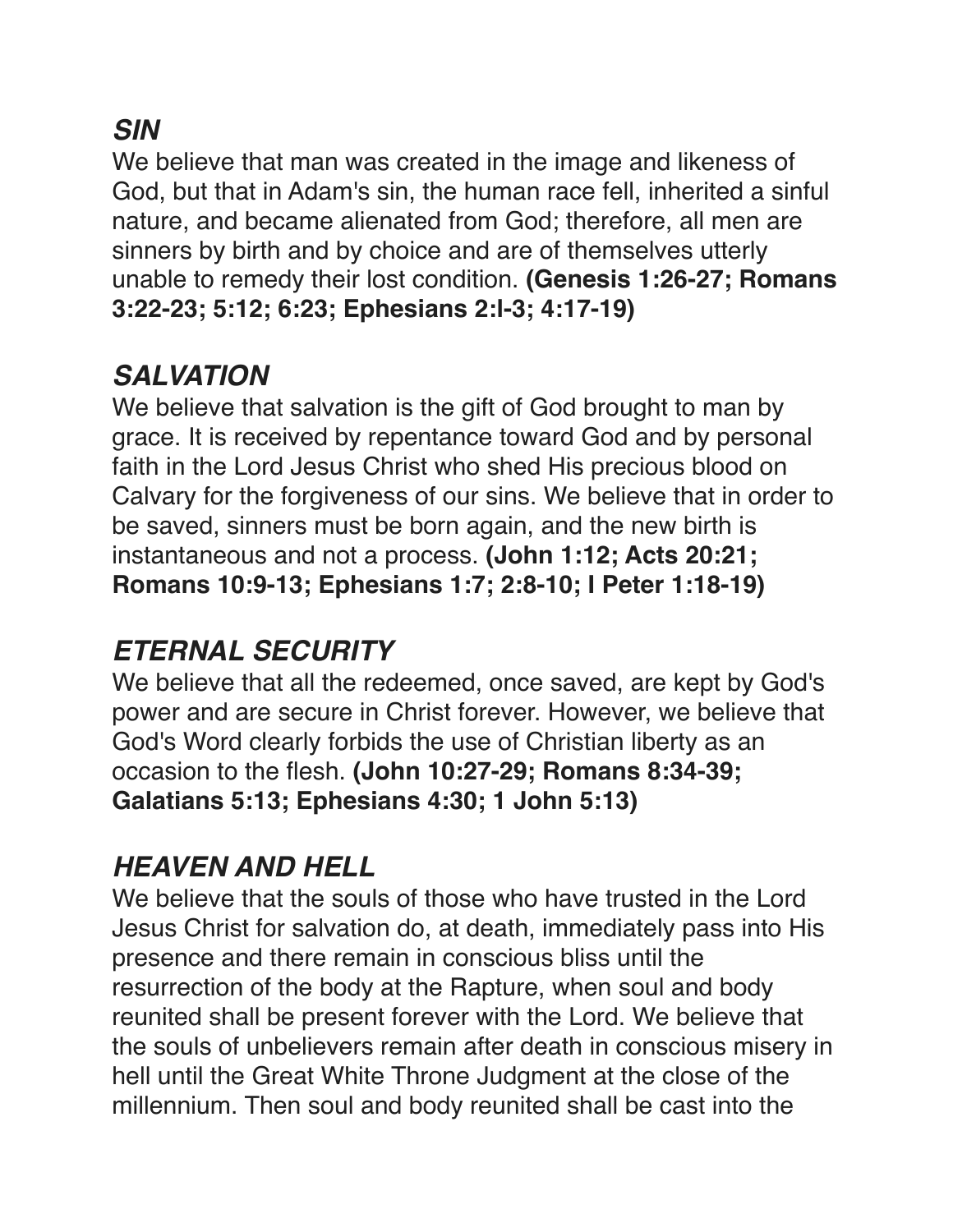lake of fire, not to be annihilated but to suffer everlasting torment. **(Luke 16:19-26; 23:43; II Corinthians 5:8; Philippians 1:23; 1 Thessalonians 4:13-18; II Thessalonians 1:7-9; Revelation 20:1-15)**

### *THE CHURCH*

We believe that a New Testament church is a congregation or assembly of baptized believers, associated together by a covenant of faith and practice, based solely upon the Word of God. The officers of ordination are pastors and deacons, and the Scriptural ordinances are water baptism and the Lord's Supper. We believe in the autonomy of the local church, free from any external authority or control. We believe the mission of the church is to win the lost, baptize them, teach, and instruct them in the Word of God so that they too will win the lost. **(Matthew 18:15-20; 28:19-20; Acts 2:41-42; 6:1-7; I Corinthians 11:20-34; I Timothy 3:1-13; II Timothy 2:2)**

### *BAPTISM AND THE LORD'S SUPPER*

We believe that salvation must precede water baptism. We believe that Scriptural baptism is the immersion in water of a believer in the name of the Father, of the Son, and of the Holy Ghost, under the authority of the local church. It is to picture, in a solemn and beautiful emblem, our faith in the crucified, buried, and risen Saviour, showing forth our death to sin and resurrection to a new life. Salvation and baptism are prerequisite to the privilege of church membership. The Lord's Supper is an ordinance in which members of the church, by the sacred use of unleavened bread and the fruit of the vine, are to commemorate the love of Christ shown at Calvary. This ordinance should always be preceded by solemn self-examination, realizing that we are showing forth the Lord's death till He comes. **(Matthew 3:16;**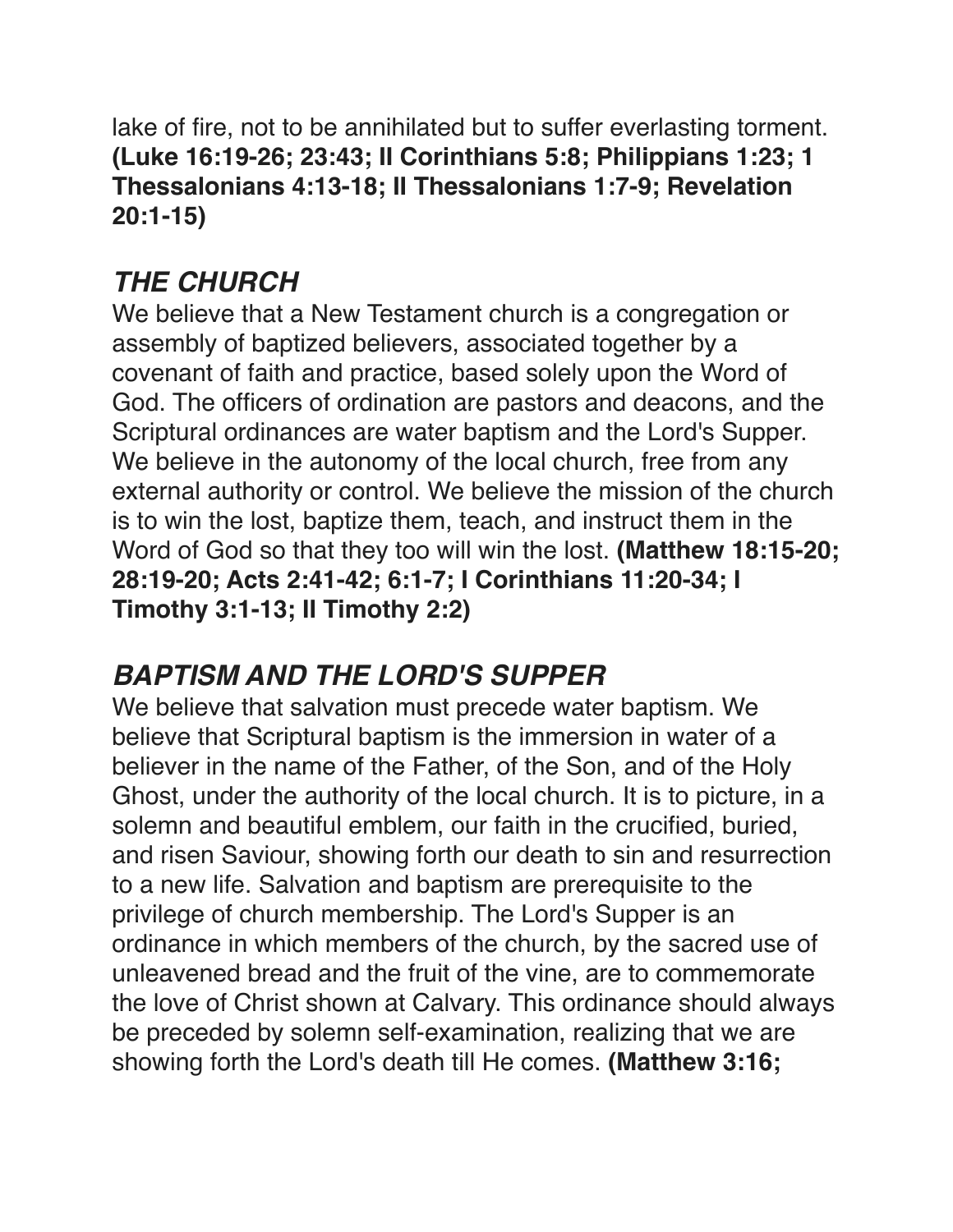**28:19-20; John 3:23; Acts 2:41-42; 8:36-39; Romans 6:3-5; I Corinthians 11:23-31; Colossians 2:12)**

### *SEPARATION*

We believe in the Biblical doctrine of separation which encompasses three things: (1) the separation of the local church from all affiliation and fellowship with those who deny the verities of the "faith which was once delivered to the saints," and from those individuals and organizations similarly associated including Charismatics, and Hyper-Calvinists, (2) the separation of the individual believer from all worldly practices that may dishonor the Saviour, and (3) the separation of church and state. **(Romans 12:1-2; II Corinthians 6:14-7:1; II Thessalonians 3:6, 14, 15; I John 2:15-17; Il John 9-11; Jude 3)**

### *GIVING*

We believe that God's method of financing His earthly work of spreading the Gospel to all nations, the care of the churches, and the support of the ministry is by the tithes and offerings of God's people given through their local church. We believe that the time to tithe is upon the first day of the week. We believe God has established that the tithe is the Lord's, and every Christian should also give other offerings, sacrificially and cheerfully. **(Proverbs 3:9-10; Malachi 3:8-10; Acts 4:34-37; I Corinthians 16:2; II Corinthians 9:6-7; Galatians 6:6; I Timothy 5:17-18)**

### *MISSIONS*

We believe that all men everywhere are lost and condemned, and the command to go and preach the Gospel to the world is clear and unmistakable. God has given the church a great commission to proclaim the Gospel to all nations so that there might be a great multitude from every nation and tribe who believe on the Lord Jesus Christ. **(Matthew 28:19-20; Mark 16:15; Acts 1:8)**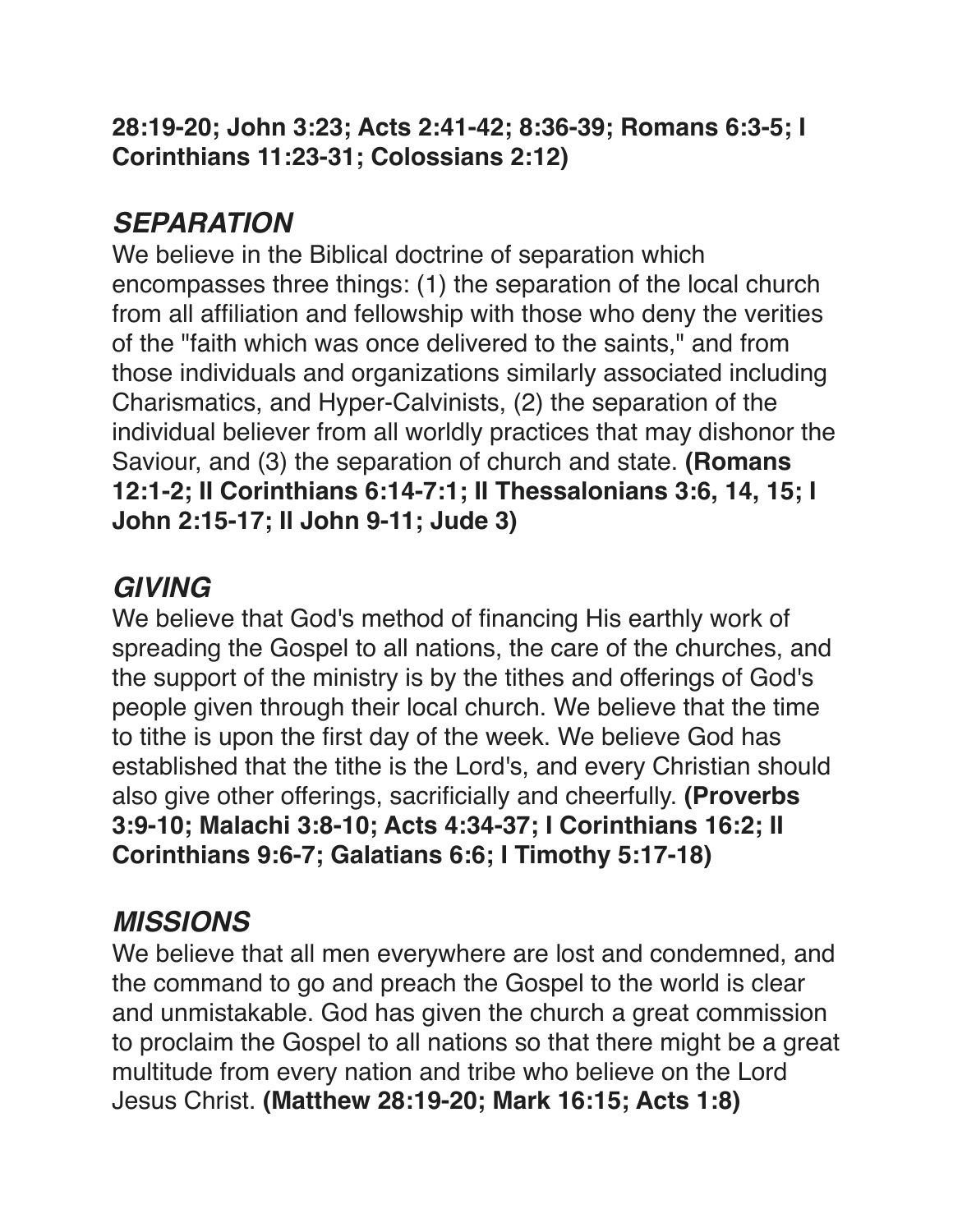# *THE RAPTURE & SECOND COMING*

We believe in the imminent return of Jesus Christ for all New Testament believers. This rapture of the saints will be followed by the seven-year Tribulation. At the end of the Tribulation, Christ will personally and visibly return with His saints to establish His earthly Messianic kingdom which was promised to the nation Israel. **(Isaiah 9:6-7; Luke 1:32-33; Acts 1:11; I Corinthians 15:51-55; I Thessalonians 3:13; Revelation 1:7)**

### *ISRAEL*

We believe that the nation of Israel is God's chosen covenant people. The nation Israel has been preserved by divine providence and will one day be re-gathered to its promised land and restored to fellowship with God and their true messiah, the Lord Jesus Christ. We are instructed to "Pray for the Peace of Jerusalem". **(Genesis 13:14-17; Romans 11:1-32; Ezekiel 37)**

# *MARRIAGE & UNCHASTE CONDUCT*

We believe that marriage is a 3 way covenant between a man, a woman, and God. We believe that marriage was instituted by God and defined by God in His Word. We believe that God has commanded that no intimate physical activity be engaged in outside of marriage between a man and a woman. We believe that any form of homosexuality, lesbianism, bisexuality, beastiality, incest, fornication, adultery, and pornography is a sinful perversion of God's original intent for a physical relationship between a husband and wife. **(Genesis 2:24; Leviticus 18:1-30; Romans 1:20-32; I Corinthians 5:1; 6:9; I Thessalonians 4:l-8; Hebrews 13:4)**